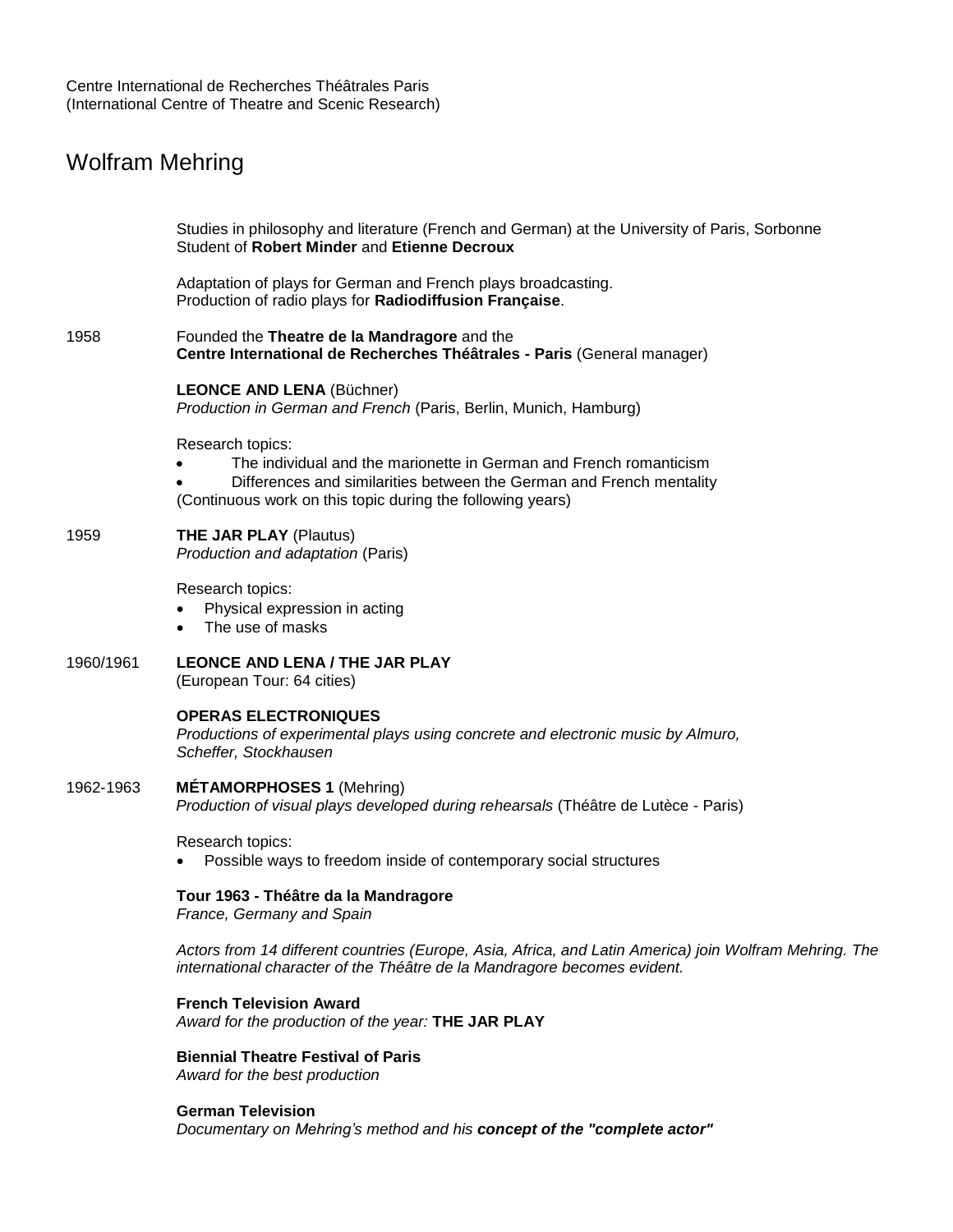#### **EN SES METAMORPHOSES - UN SEUL ET MEME VISAGE**

*Publication of a photographic study on marks with make-up –* (Published by PLON, Paris) Photos: **Therese Le Prat** - Masks: **Grillon** - Performed by Wolfram Mehring

**Centre International de Recherches Théâtrales** moved to the **Théâtre du Vieux Colombier** (Paris)

Wolfram Mehring becomes director of the school for dramatic arts **Ecole du Vieux Colombier / Salle Raymond Losserand**

1964/1965 **WOYZECK** (Georg Büchner) *Production* (Biennial Théâtre Festival, Paris)

> **FEUX ROUGES** (Wolfram Mehring) *Production* (Théâtre de Lutèce, Paris)

**METAMORPHOSES II** (Wolfram Mehring) *Production* (Festival in Toulon)

**THE JAR PLAY** (Plautus) *Production* (Théâtre Moderne, Paris)

**Tour 1965 - Théâtre da la Mandragore** *France, Germany and Belgium*

1966-1970 **Théâtre de la Mandragore** in the **Théâtre du Vieux Colombier** *Wolfram Mehring takes over the artistic direction, repertoire and management of the Théâtre du Vieux Colombier, Paris*

#### **GERMAN EXPRESSIONISM** *Production and artistic direction*

**WOYZECK** (Büchner) *Production and adaptation*

**FROM MORN TO MIDNIGHT** (Georg Kaiser) *Production and adaptation*

**THE JAR PLAY** (Plautus) *Production*

**THE CAT** (Ludwig Tieck / Wolfram Mehring) *Production and Adaptation*

**QUARTET** (Wolfram Mehring) *Play about contemporary problems of communication Production*

**LE COCTAIL DU DIABLE** (Grabbe) *Production*

**MATINEES POÉTIQUES** *Organization of matinees on German poetry*

**AMERICA HURRAH** (v. Italie) *Production (Theatre Frankfurt am Main)*

**INTERCULTURAL EXPRESSION**  *Exploration of the universality of physical and vocal expression* (Theatre studio)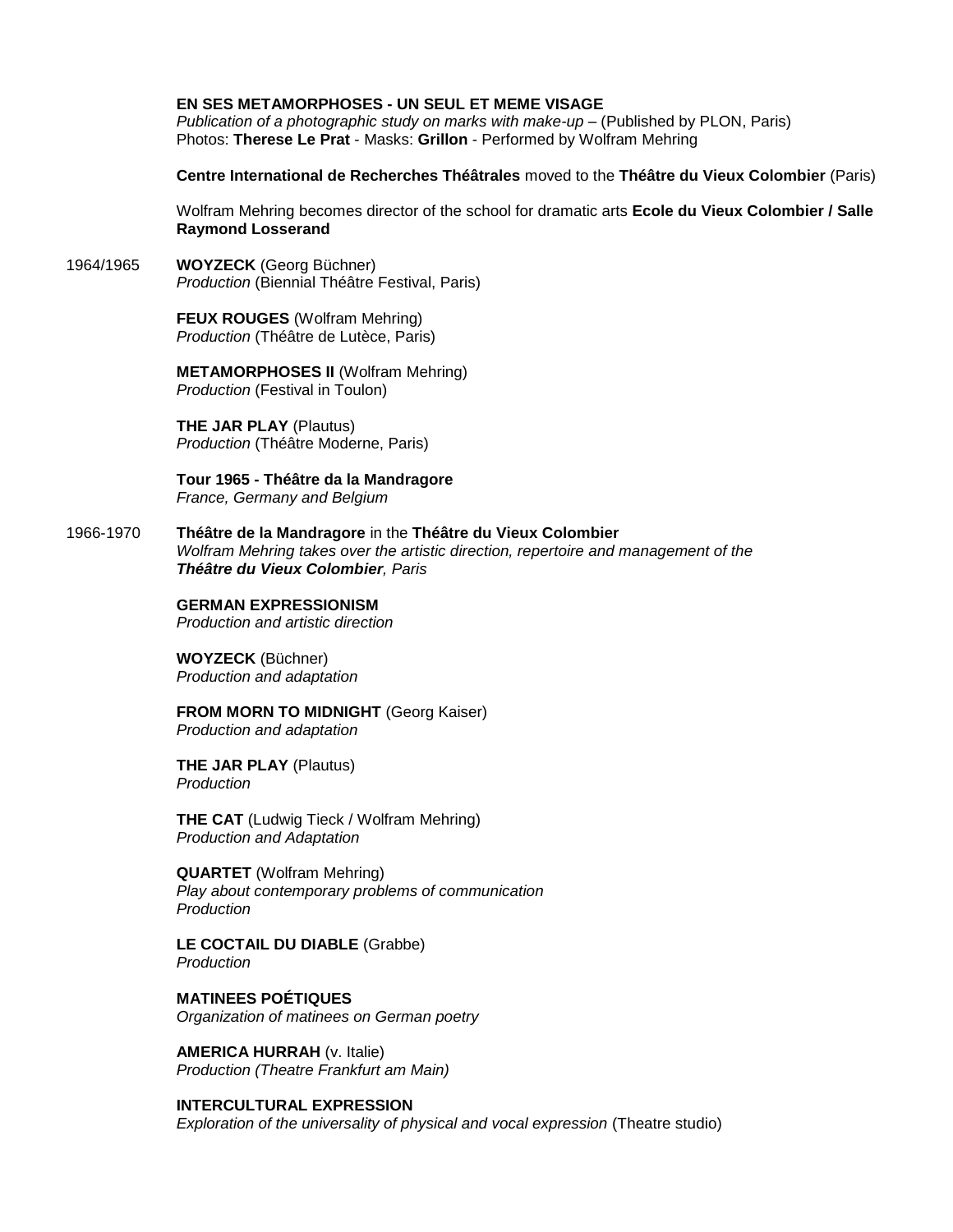#### **L'ACTEUR TOTAL**

*The actor as performer of totality - Influence of Asian and African consciousness* (Theatre studio)

#### **Tours 1968 - Théâtre da la Mandragore**

France (Strasbourg, Rouen, Lille, Nice, Marseille, Arcachon, Aix-en-Provence, Lyon, Bordeaux, Dijon, Toulouse, Montpellier, Caen, Annecy), Germany, Italy, Spain, Belgium, Turkey, Greece, Austria, Egypt, Switzerland, Portugal, Lebanon (Tripoli Festival) Syria, Iraq

1969-1970 **GEORG BÜCHNER** (Wolfram Mehring) *Production* (Théâtre de la Mandragore, Paris)

#### **TOM PEINE** (Foster)

*Production* (Frankfurt am Main City-Theatre)

#### **Six month tour 1970 - Théâtre da la Mandragore**

Japan, Korea, Philippines, Indonesia, Singapore, India, Malaysia, Sri Lanka, Pakistan, Afghanistan

#### **THEATRE WORKSHOP**

(University of Tokyo)

1971-1972 **YVONNE** (Gombrovic) *Production* (Frankfurt am Main City-Theatre)

> **THE TUTOR** (Lenz) *Production* (Théâtre de la Mandragore, Paris)

**JOAQUIN MURIETA** (Neruda) *Production* (Düsseldorf City-Theatre)

**THE CAT** (Tieck / Mehring) *Production in Hindi-Urdu* (Company Deshanta, New Delhi, India)

**TALE FOR 24 HOURS** *Science-fiction plays for German Television Production*

**ANTONY AND CLEOPATRA** (Shakespeare) *Production* (Düsseldorf City-Theatre)

**DIRECTING WORKSHOP**  *Together with directors from Delhi, Bombay, Calcutta, Madras, etc.* (Simla, Himalaya, India)

1973 **THE RULE AND THE EXCEPTION** (Brecht) *Production* (Théâtre de la Mandragore, Paris)

> **FORCES** (Wolfram Mehring) *Production* (Théâtre de la Mandragore, Paris)

**LORENZACCIO** (Musset/Bussoti) *Production* (State Opera Hamburg)

**African tour 1973 – Théâtre de la Mandragore** Algeria, Tunisia, Egypt, Sudan, Ethiopia, Kenya, Tanzania, Zaire, Cameroon, Nigeria, Madagascar, Ghana, Togo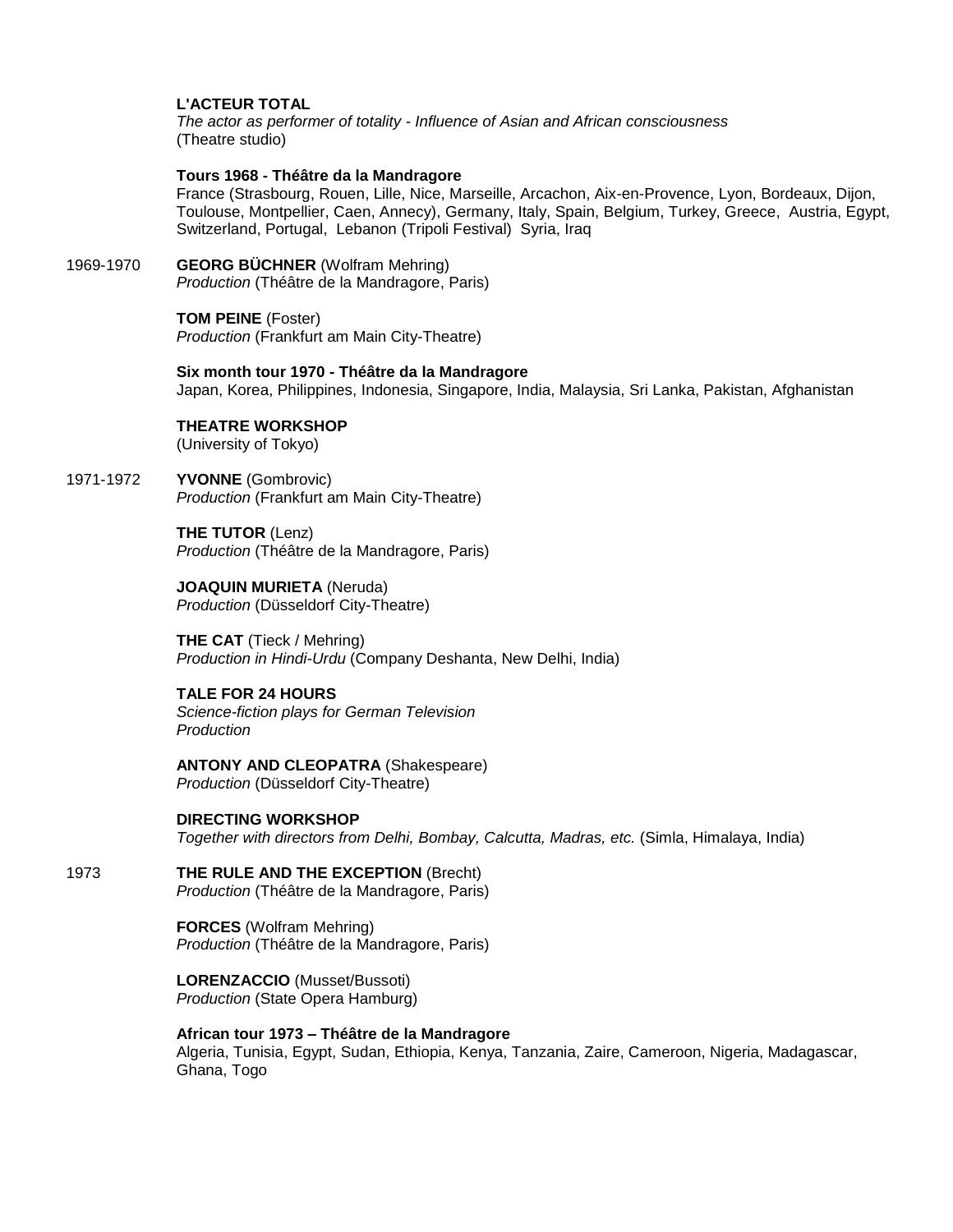#### **THE MAGICAL DIMENSION OF THEATRE**

*Lectures and Workshop* Japan: Toho University, Tokyo Korea: National University Seoul, Tongo University, Ewha University; Sorabol University

#### **Cooperation with Asian and African ensembles**

#### 1974 **BLOOD WEDDING** (Lorca)

*Production* (State theatre Wiesbaden Theatre festival)

**OTELLO** (Verdi) *Production* (National Opera of Korea Seoul)

**LIBERATIONS** (Mehring) *Production* (Théâtre de la Mandragore, Paris)

**Tour 1974 - Théâtre da la Mandragore** Germany, Italy, Yugoslavia, Sweden, Denmark, Norway, Finland

#### **BODY - VOICE – SPACE**

*Workshop leading to a Theatre production*  (National Theatre Khartoum, Sudan; I.N.A. Kinshasa, Zaire; Mandragore Tokyo, Japan; Bangkok, Thailand)

#### 1975 **ACTING AS A PROCESS OF CONSCIOUSNESS**

*Workshop leading to a theatre production*  (Conservatoire National de Montréal, Canada)

#### **TWELFTH-NIGHT; OR, WHAT YOU WILL** (Shakespeare)

*Production* (Nürnberg Theatre) Critics Award

#### **RASHOMON** (Akutagawa)

*Production* (Theatre festival, State theatre Wiesbaden)

**CARMEN** (Bizet) *Production* (National Opera of Korea, Seoul)

**LA MORT DE BÜCHNER** (Mehring) *Production* (Conservatoire National de Montréal)

#### **NON-VERBAL EXPRESSION IN ACTING**

*Workshop* (Japan: Tokyo, Nagoya, and Kyoto – France: Paris)

## 1976 **DANTON'S DEATH** (Büchner)

*Production* (Nürnberg Theatre)

**WOYZECK** (Büchner) *Production in Arabic* (State Theatre Khartoum Sudan)

### **THE CREATIVE POTENTIAL OF THE EUROPEAN ACTOR**

*Workshop, studio, lectures* (Showbourg – Rotterdam) *Publication of the final lecture in Dutch and German theatres*

#### **CHUKCHOK**

*A Thai Theatre Experiment on the tenth incarnation of Buddha Production* (Chiang Mai, Bangkok)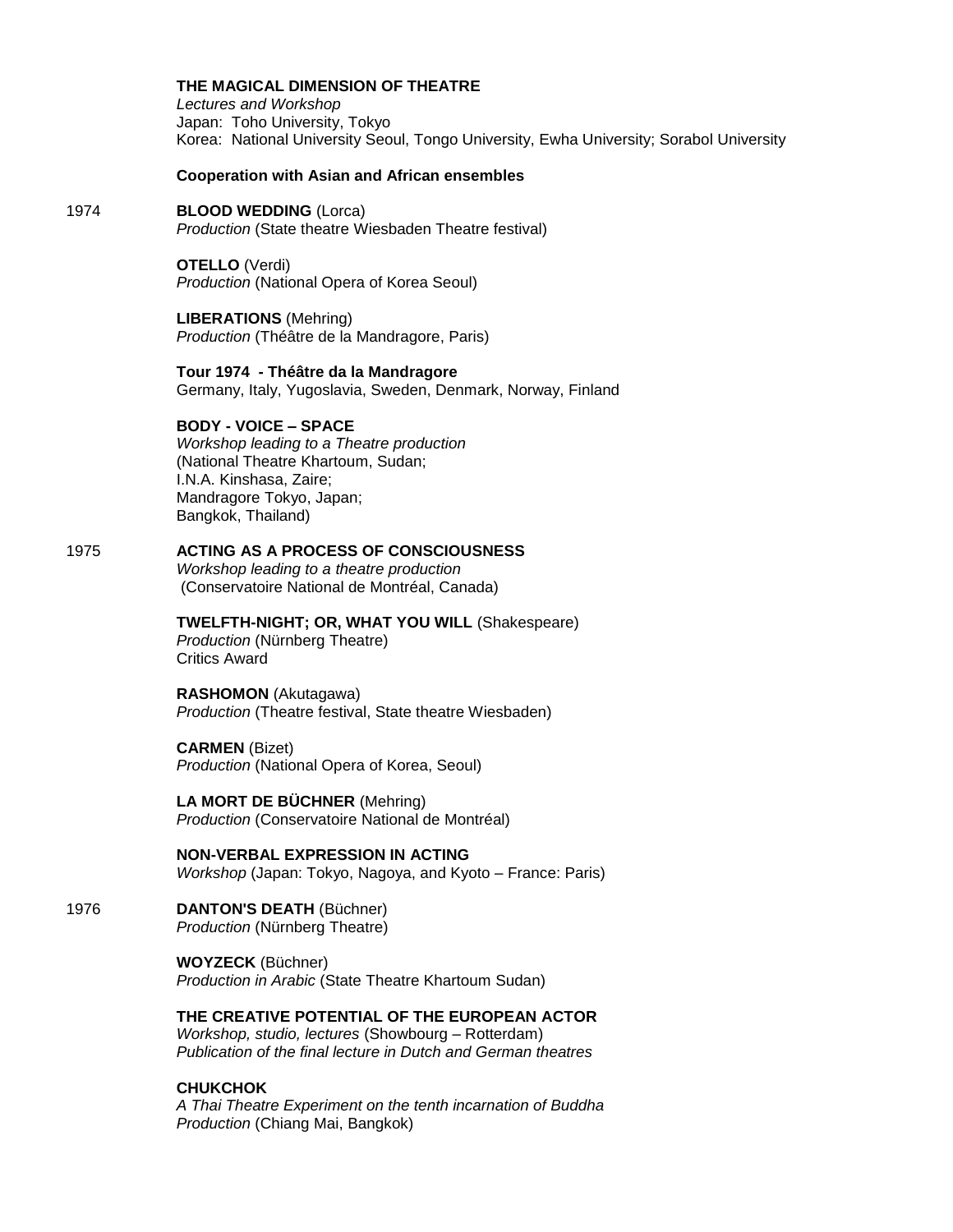|           | THE DRAMATIC CONFLICT IN EUROPEAN, ASIAN, AND AFRICAN THEATRE<br>Workshop (Paris, Tokyo, Cairo, Khartoum)                         |
|-----------|-----------------------------------------------------------------------------------------------------------------------------------|
| 1977      | LE CAPITAINE FRACASSE (Théophile Gautier)<br><b>Production (State Theatre Darmstadt)</b>                                          |
|           | <b>IL TROVATORE (Verdi)</b><br><b>Production (National Theatre Mannheim)</b>                                                      |
|           | THE GREEK TRAGEDY - ORIGIN OF EUROPEAN THEATRE<br>Workshop leading to a production (Théâtre de la Mandragore, Paris)              |
|           | <b>IDENTIFICATION AND DISTANCE</b><br>(Actors Studio; Academy of Fine Arts, Rio de Janeiro)                                       |
| 1978      | <b>LES CAPRICES DE MARIANNE (Musset)</b><br><b>Production (Darmstadt State Theatre)</b>                                           |
|           | <b>ANTIGONE</b> (Sophocles)<br>Production (Théâtre de la Mandragore, Paris)                                                       |
|           | <b>THE BIRDS (Aristophanes)</b><br><b>Production (Theatre festival Moers)</b>                                                     |
|           | <b>ANTIGONE</b> (Sophocles)<br><b>Production (State theatre Darmstadt)</b>                                                        |
|           | Tour 1978 - Théâtre da la Mandragore<br>Tanzania, Sudan, Kenya, Upper Volta, Ivory Coast, Togo, Nigeria, Cameroon, Zaire, Senegal |
| 1979      | <b>KING OEDIPUS (Sophocles)</b><br><b>Production (Freiburg City Theatre)</b>                                                      |
|           | <b>FUENTE OVEJUNA (Lope de Vega)</b><br><b>Production (Dortmund City Theatre)</b>                                                 |
|           | <b>MUTSIMA</b> (Congolese myth)<br>Production (Theatre of Locombe, Kinshasa, Zaire)                                               |
|           | <b>MACBETH</b> (Shakespeare)<br><b>Production (Darmstadt State Theatre)</b>                                                       |
|           | <b>BODY - VOICE - SPACE</b><br>Workshop for actors (Zürich Theatre)                                                               |
|           | THE ACTOR AS A MEDIUM<br>Classes and workshop (Steirischer Herbst, Graz, Austria)                                                 |
| 1980-1981 | LA MORT DE BÜCHNER (Mehring)<br>(State theatre Neuss; City theatre Kiel)                                                          |
|           | <b>ESCALATIONS (Mehring)</b><br>Play about the escalation of violence<br>Production (Théâtre de la Mandragore, Paris)             |
|           | Tour 1981 - Théâtre da la Mandragore<br>Casablanca, Rabat, Abers, Tunis, Cairo, Alexandria, Amman, Aleppo, Damascus               |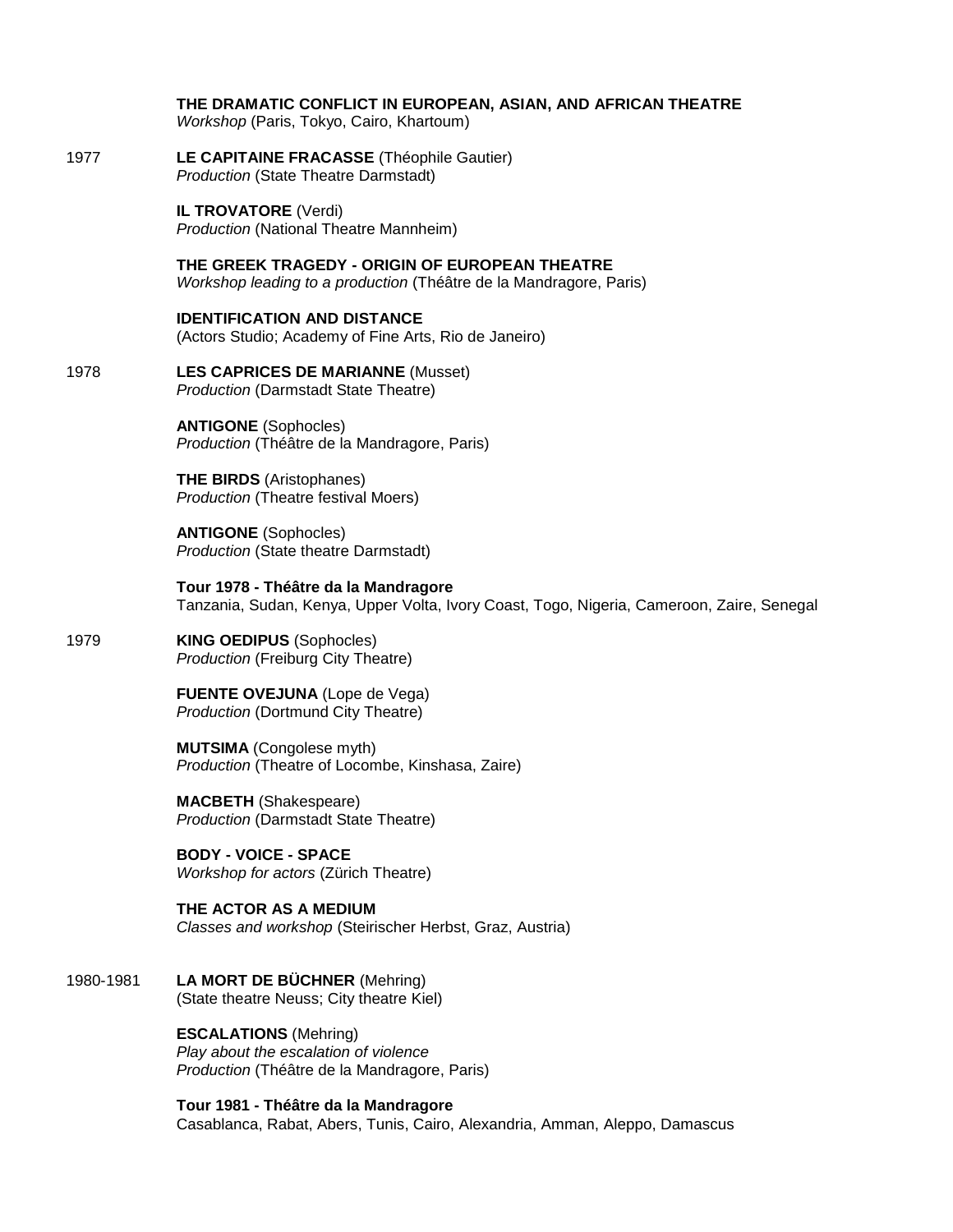1982 **LIFE IN PARIS** (Offenbach) *Production* (Nürnberg Opera)

> **CONFLICT SITUATIONS** *Workshop leading to a production* (Théâtre de la Mandragore, Paris; Seoul, Korea)

**EUGENE ONEGIN** (Tchaikovsky) *Production* (Nürnberg City Theatre)

1983-1984 **TERMINAL** (Mehring) *Play about aging and death in modern society Production* (Théâtre de la Mandragore, Paris) Tour : Northern Africa, Middle East, Gulf states, Switzerland, Germany

> **CARMEN** (Bizet) *Production* (Nürnberg City Theatre)

**MARTHA** (Flotow) *Production (*Bavarian National Opera, Theater am Gärtnerplatz, München)

**ATTILA** (Verdi) *Production* (City Theatre Münster)

**NON-VERBAL FORMS OF EXPRESSION** *Workshop for actors* (National Museum of Colombo, Sri Lanka)

**THE DRAMATIC CONFLICT**  *Workshop for actors* (Algiers State Theatre, Algeria)

**SCENICAL COMMUNICATION** *Teaching assignment* (Academy of Performing Arts, Frankfurt am Main)

1985-1986 **DIE KANNIBALEN** (Tabori) *Production* (State Theatre Esslingen)

> **OUTSIDER SITUATIONS** (Rules and exceptions) *Workshop leading to a production* (Goethe Institute of Bombay, India)

**THE WIZARD OF OZ** (Baum) *Production* (City theatre Münster)

**MOTIVATIONS - ORIGINS** *Teaching assignment* (Academy of Performing Arts, Frankfurt am Main)

**STAGE RITUALS** 

*Workshop* (Theatre studio, Goethe Institute, Institut National des Arts and National Ballet of Kinshasa)

1986-1987 **TURANDOT** (Schiller) *Production* (Esslingen State Theatre)

> **THE RULE AND THE EXCEPTION** (Brecht) *Production in English* (Theatre Encounter Asia - Europe National Centre for Performing Arts Bombay)

#### **CEASING DESIRE**

*Workshop leading to a production* (Théâtre de la Mandragore, Paris)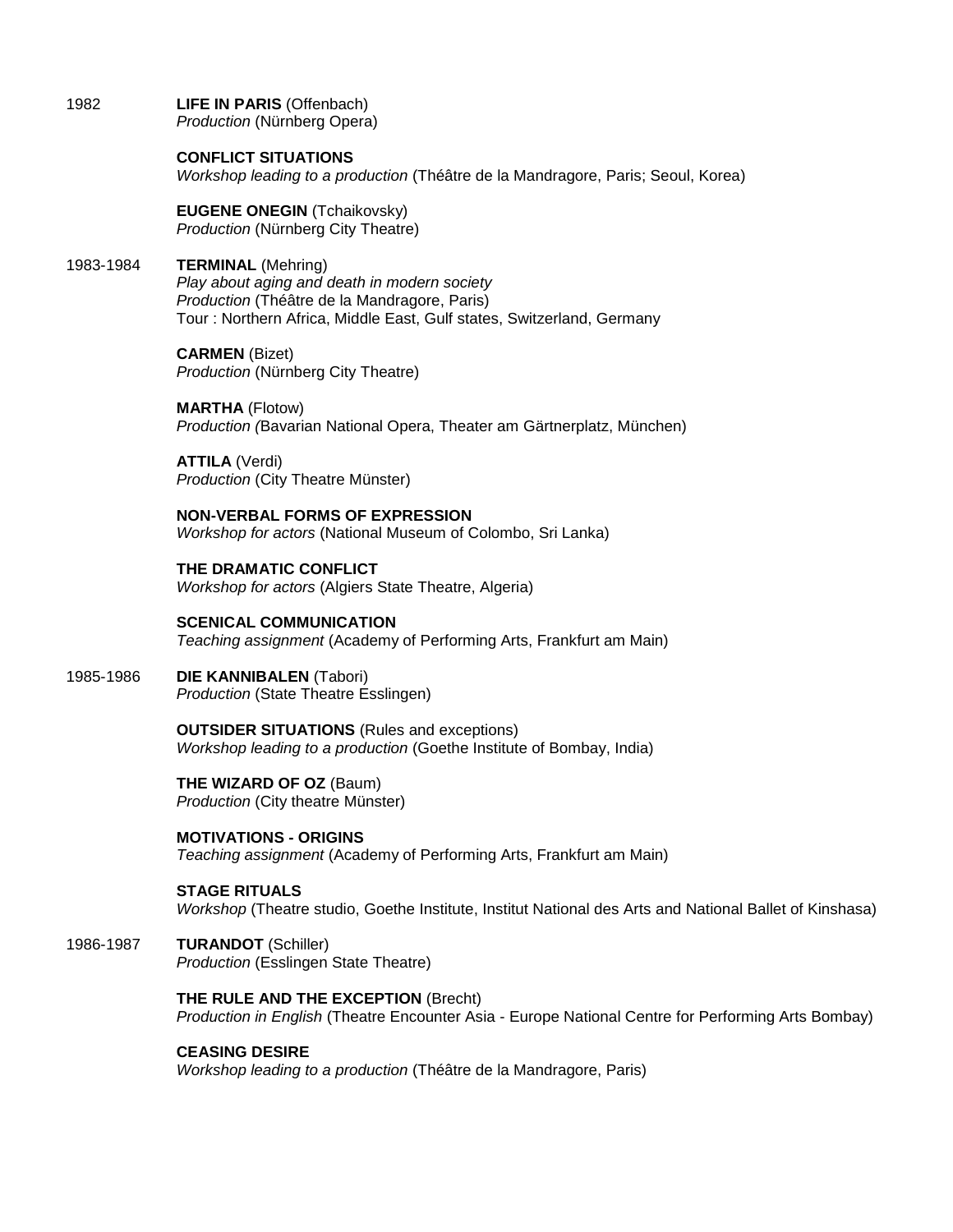**REVENGE OF THE ACTOR** (Minoru Miki)

*Japanese Opera Production* (Münster City Theatre)

1988-1989 **LES CANNIBALES** (Tabori) *Production* (Théâtre National de Chaillot, Paris)

> **LEA** (Dulk) *Production* (State Theatre of Württemberg, Esslingen – Stuttgart)

**THE WINTER'S TALE** (Shakespeare) *Production* (Saarbrücken State Theatre)

**DESIRE - YEARNING** *Workshop* (Actors' studio – München State theatre)

**DANTON'S DEATH** (Büchner) *Production* (State Theatre of Württemberg, Esslingen – Stuttgart)

**AMAL AND THE KING' S LETTER** (Tagore) *Production* (Co-Production: Residenztheater München, Munich; Theatre of Chur, Switzerland)

**LADY MACBETH OF MZENSK** (Opera by Shostakovich) *Production* (Freiburg City Theatre)

**THE WIZARD OF OZ** (Baum) *Production* (Freiburg City Theatre)

**LA DAME DE BAYREUTH** *Production* (Théâtre de Paris)

1990 **TWELFTH-NIGHT; OR, WHAT YOU WILL** (Shakespeare) *Production* (Saarbrücken State Theatre)

> **TALES OF HOFFMANN** (Offenbach) *Production* (Freiburg City Theatre)

**EUROPEAN AND ASIAN STRUCTURES IN THEATRE** *Workshop* (Osaka / Hiroshima, Japan)

**THE TROJAN WOMEN** (Euripides) *Production and Project: Women in antique theatre* (Karlsruhe State Theatre)

**BRECHT IN FRANCE AND GERMANY** *Lecture* (Centre Pompidou, Paris)

**A CRANE IN THE SNOW** (Mehring) *Play based on a Japanese legend Production* (Freiburg City Theatre)

1991 **ADA** (Minoru Miki) *Kabuki-Opera Production* (Japanese Opera Foundation, Metropolitan Theatre Tokyo)

> **KASPAR** (Handke) *Production (City Theatre Freiburg)*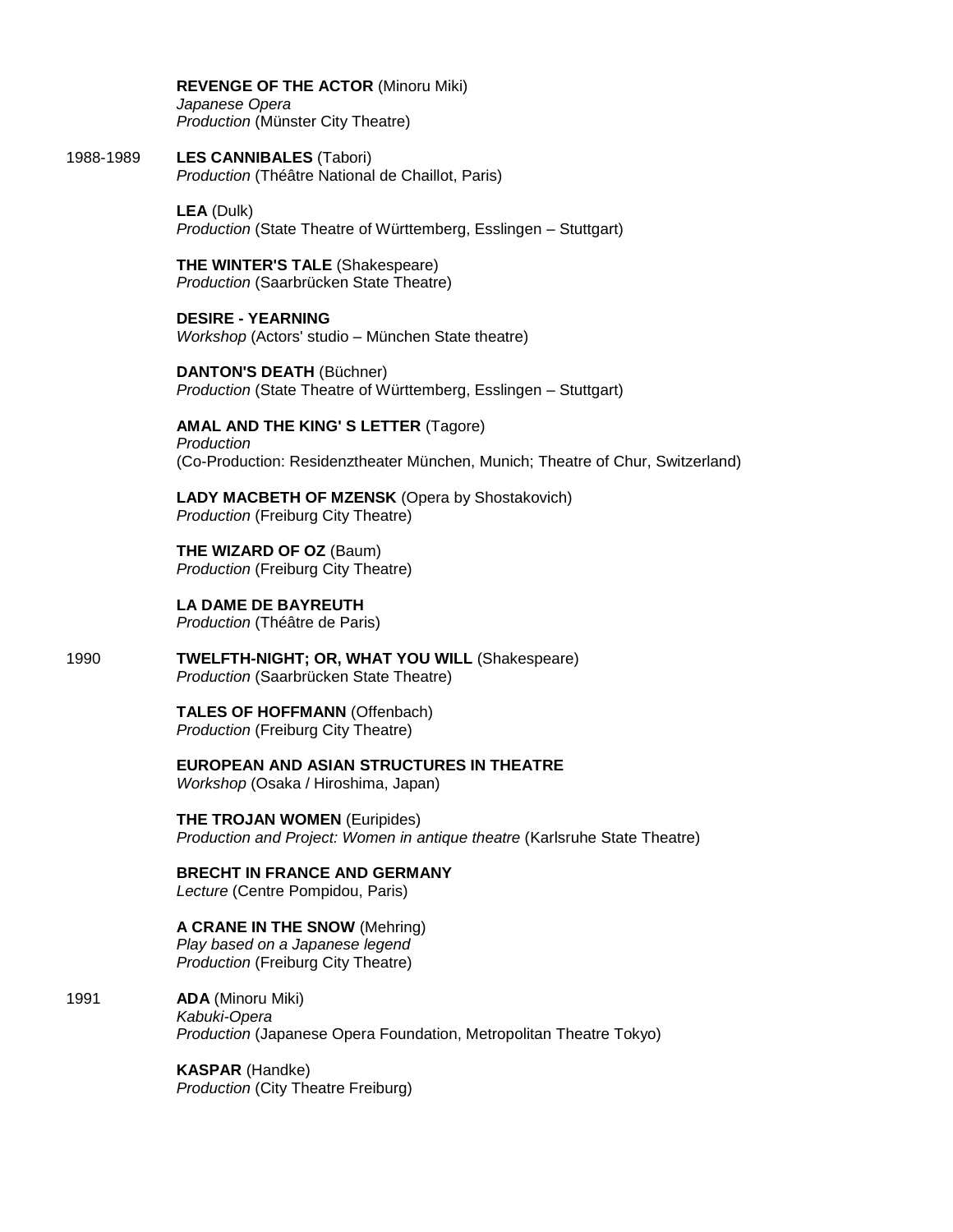**THE GAME OF LOVE AND CHANCE** (Marivaux)

*Production* (Schwetzingen Festival)

**IDOMENEO** (Mozart) *Production* (Freiburg City Theatre)

**DAGHAR** (Tagore) *Production* (Rabindranath Tagore Festival, Calcutta, India)

**FIRE DANCE** (Mehring) *An American Indian Tale – Project against racism Production* (Freiburg City Theatre)

1992 **LYSISTRATA** (Aristophanes) *Production* – *Project: Women in ancient theatre* (Karlsruhe State Theatre)

> **DER FREISCHÜTZ** (K. M. Weber) *Production* (Trier Theatre)

> **THE FIERY ANGEL** (Prokofiev) *Production* (Freiburg City Theatre)

#### **THE ACTORS CREATIVE POTENTIAL**

*Workshop in preparation for an international centre of dramatic arts* (Malta)

**AYMINEH - THE YOUNG SHEPHERDESS** (Mehring) *Production - Continuation of the project against racism* (Freiburg City Theatre)

**The Project against racism** was finished 1992 with nearly 100000 spectators in Freiburg. It was resumed in 1993 with a new program at the Karlsruhe State Theatre

1993-1994 **ELECTRA** (Sophocles) *Production* - *Project: Women in ancient theatre* (Karlsruhe State Theatre)

> **LA MUETTE DE PORTICI** (Auber) *Production* (Karlsruhe State Theatre)

**EUGENE ONEGIN** (Tchaikovsky) *Production* (National Opera of Korea, Seoul)

**THE FORCE OF DESTINY**(Verdi) *Production* (Wiesbaden State Theatre)

**PARADIES DER KATZEN** (Mehring) *Production* - *Asian tale* - *Project against racism and xenophobia* (Karlsruhe State Theatre)

**WINTERBALLADE** (Hauptmann / Meyerowitz) *Opera-Production* (Trier Theatre)

**LA DUENA** (Roberto Gerhard) *Opera-Production* (Bielefeld City - Theatre)

**DIE KLUGE** (Carl Orff) *Production* (Karlsruhe State Theatre)

**L'HEURE ESPAGNOLE** (Ravel) *Production* (State Theatre Karlsruhe)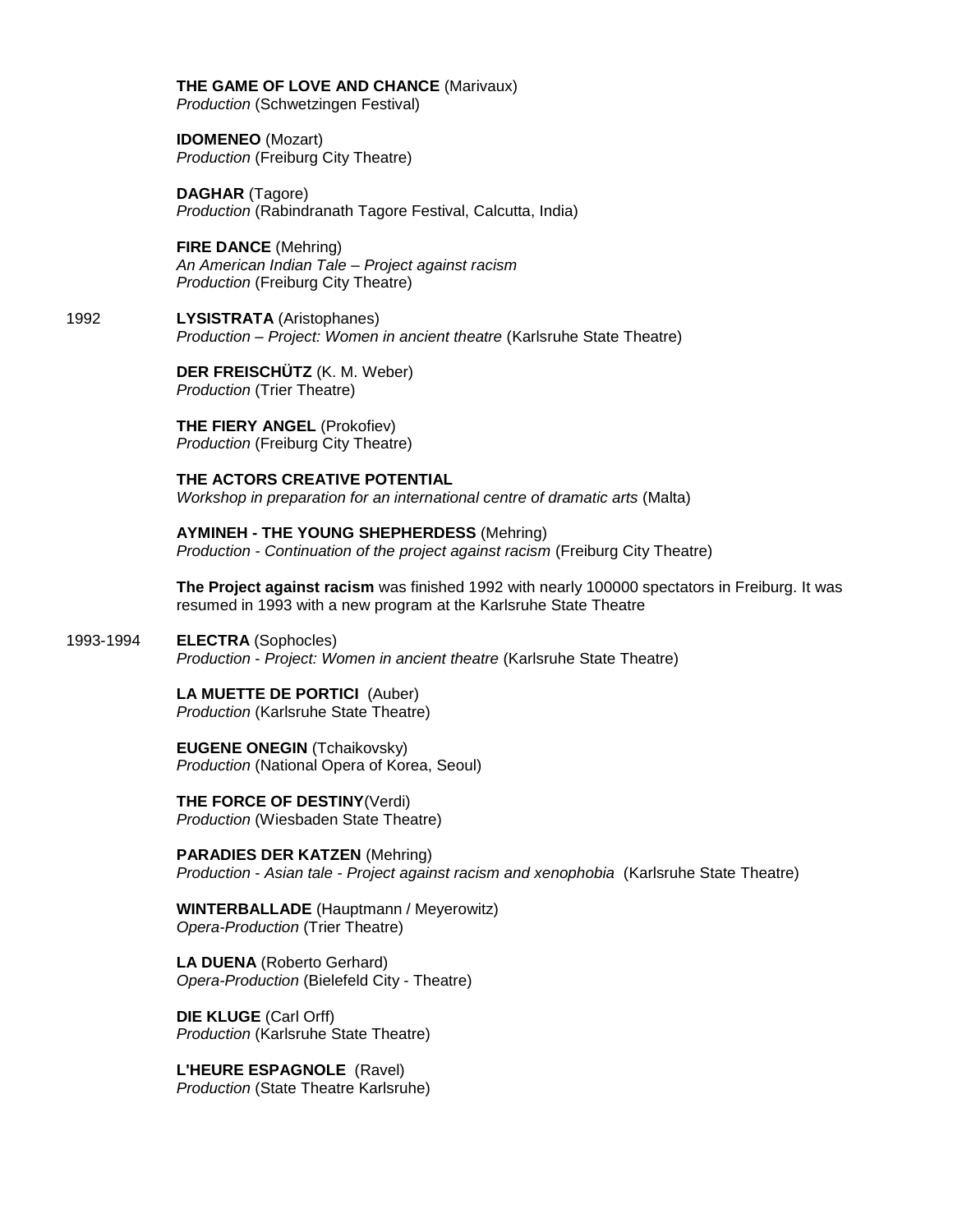|           | <b>BODY - VOICE - SPACE</b><br>Workshop (Paris - Malta)                                                     |
|-----------|-------------------------------------------------------------------------------------------------------------|
|           | <b>THE GIPSY CARAVAN (Mehring)</b><br>Production (Karlsruhe State Theatre)                                  |
| 1995-1996 | <b>MADAME BUTTERFLY (Puccini)</b><br>Production (Wiesbaden State Theatre)                                   |
|           | <b>BODY-VOICE-SPACE (Mehring)</b><br><b>Workshop Production (Korean Television-Seoul)</b>                   |
|           | <b>THE MALTESE CROSS (Camilleri/Inglott)</b><br>Opera Production - European Co-Production (Valletta, Malta) |
| 1997      | <b>AIDA</b> (Verdi)<br>Production (Wiesbaden State Theatre)                                                 |
|           | <b>REINEKE FUCHS</b> (Mehring, after the epic poem by Goethe)<br>Production (Düsseldorf-Neuss Theatre)      |
|           | FREISCHÜTZ (Weber)<br><b>Production (Dortmund State Theatre)</b>                                            |
|           | RITUAL AND INITIATION THEATRE<br>Workshop (Kuala Lumpur, Malaysia)                                          |
| 1998      | <b>LA VOIX HUMAINE (Poulenc)</b><br>Production (Theatre Linz, Austria)                                      |
|           | <b>LES MAMELLES DE TIRESIAS (Poulenc)</b><br>Production (Theatre Linz, Austria)                             |
|           | <b>REINEKE FUCHS</b> (Mehring, after the epic poem by Goethe)<br>Production (Calcutta Theatre, India)       |
|           | FAUST (Gounod)<br>Production (German National Theatre Weimar)                                               |
| 1999-2002 | Opera director of the Kassel State Theatre (Documenta-City)                                                 |
| 1999      | <b>LA DAMNATION DE FAUST (Berlioz)</b><br>Production (Deutsches Nationaltheater Weimar)                     |
|           | <b>MACBETH (Verdi)</b><br>Production (Kassel State Theater)                                                 |
|           | HÄNSEL UND GRETEL (Humperdinck)<br>Production (Bielefeld City-Theatre)                                      |
| 2000      | I CAPOULETI E I MONTECCHI (Bellini)<br>Production (Kassel State Theatre)                                    |
|           | DIE MEISTERSINGER VON NÜRNBERG (Wagner)<br>Production - Richard Wagner Festival (City-Theatre of Nürnberg)  |
|           | <b>OTELLO</b> (Verdi)                                                                                       |

*Production* (National Theatre Weimar)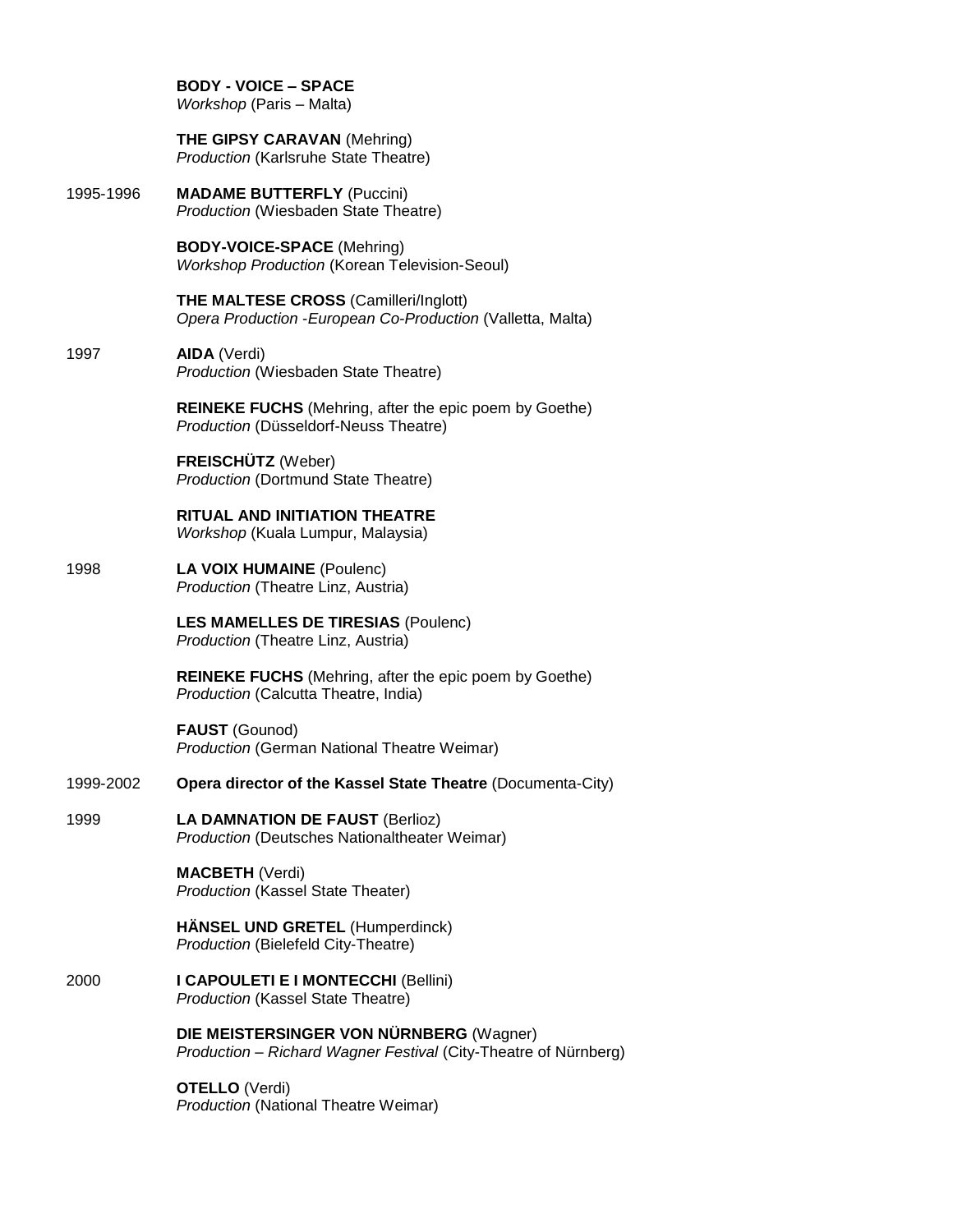| 2001<br><b>BODY-VOICE-SPACE (Mehring)</b><br>Workshop (National-Theater and School of Drama, New Delhi, India)<br><b>CENERENTOLA (Rossini)</b><br>Production (Bielefeld City-Theatre) |  |
|---------------------------------------------------------------------------------------------------------------------------------------------------------------------------------------|--|
|                                                                                                                                                                                       |  |
|                                                                                                                                                                                       |  |
| <b>LOHENGRIN</b> (Wagner)<br><b>Production (Kassel State Theatre)</b>                                                                                                                 |  |
| A CRANE IN THE SNOW (Mehring)<br>Play based on a Japanese legend<br>Production (Kassel State Theatre)                                                                                 |  |
| 2002<br><b>WERTHER</b> (Massenet)<br>Production (Kassel State Theatre)                                                                                                                |  |
| <b>MODERN AND CLASSICAL THEATRE</b><br>Workshop in occasion of the "Documenta" Festival (Kassel State Theatre)                                                                        |  |
| <b>FIREDANSE</b> (Mehring)<br>Production (Kassel State Theatre)                                                                                                                       |  |
| <b>CENERENTOLA (Rossini)</b><br>2003<br>Production (Heidelberg City-Theatre)                                                                                                          |  |
| <b>THE NIGHT OF CASSANDRA (Vandamme)</b><br>Production (Théâtre Poème Brussels, Belgium)                                                                                              |  |
| <b>AYMINEH</b> (Mehring)<br>Production (Kassel State Theatre)                                                                                                                         |  |
| <b>CARMEN</b> (Bizet)<br>2004<br>Production (Kassel State Theatre)                                                                                                                    |  |
| <b>WEST-SIDE-STORY (Bernstein)</b><br><b>Production (Kassel State Theatre)</b>                                                                                                        |  |
| FREISCHÜTZ (Weber)<br>2005<br>Production (National Opera of Korea, Seoul)                                                                                                             |  |
| <b>MIGNON</b> (Thomas)<br>Production (Heidelberg, City Theatre)                                                                                                                       |  |
| DIE SCHNEEKÖNIGIN (Mehring/Anderson)<br>Production (Münster City Theatre)                                                                                                             |  |
| <b>UR-FAUST</b> (Goethe)<br>2006<br><b>Production (Konstanz City Theatre)</b>                                                                                                         |  |
| <b>LA TRAVIATA (Verdi)</b>                                                                                                                                                            |  |
| Production (National Opera of Korea, Seoul)                                                                                                                                           |  |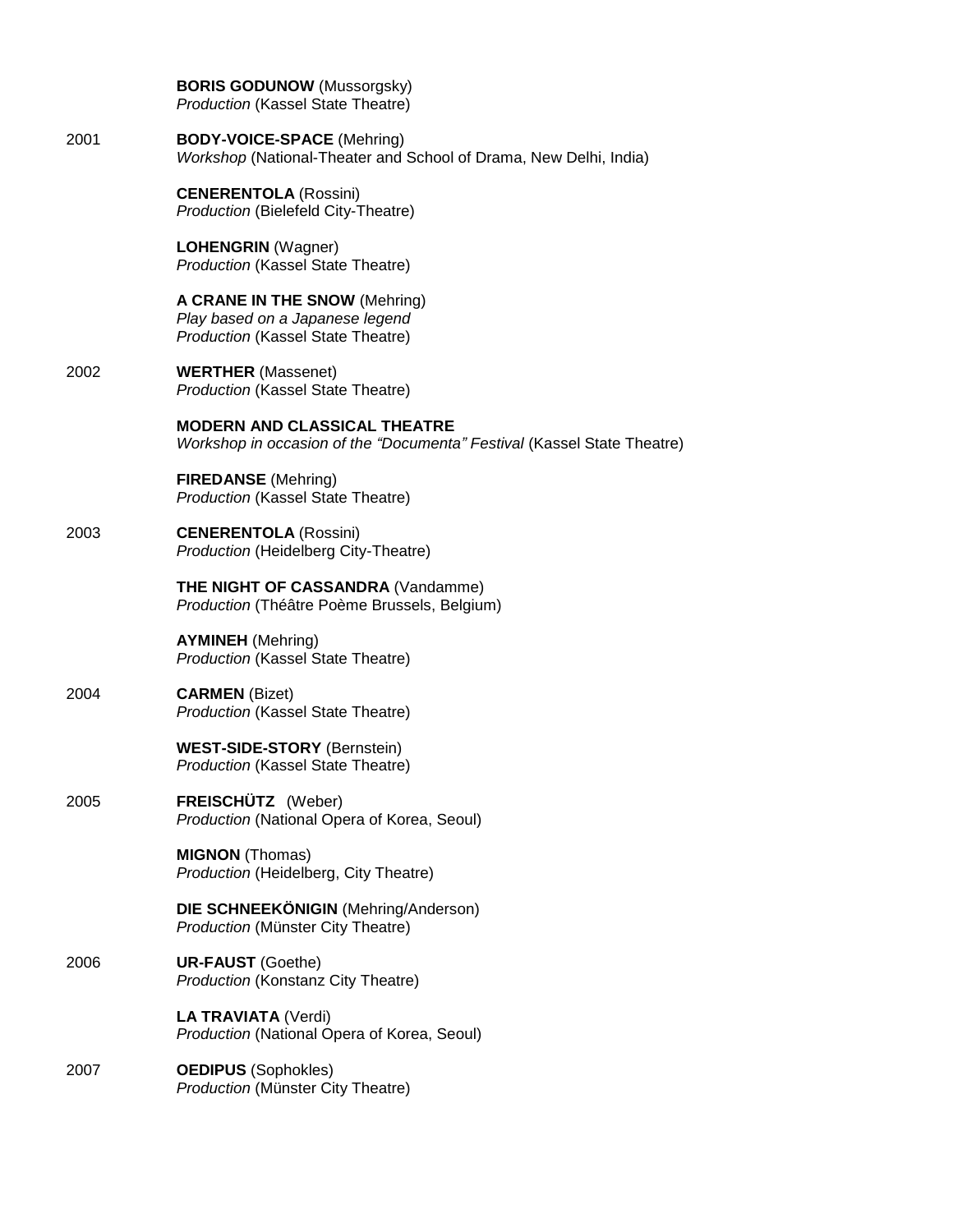|      | <b>OEDIPUS ON KOLONOS (Sophokles)</b><br>Production (Münster City Theatre)                                                                                                                    |
|------|-----------------------------------------------------------------------------------------------------------------------------------------------------------------------------------------------|
| 2008 | L'ISOLA DISABITATA (Haydn)<br>Production (Bienne-Biel City-Opera, Switzerland)                                                                                                                |
|      | <b>LUCIA DI LAMMERMOOR (Donizetti)</b><br>Production (National Opera of Korea, Seoul)<br>Daegu - International Festival of Korea Award (1 <sup>st</sup> prize): "Best production of the year" |
| 2009 | <b>THE CUNNING LITTLE VIXEN (Janáček)</b><br>Production (Münster City Theatre)                                                                                                                |
|      | <b>THE MISUNDERSTANDING (Camus)</b><br>Production (Konstanz Theater)                                                                                                                          |
|      | <b>THE VISIT</b> (Dürrenmatt)<br>Production (Münster City Theatre)                                                                                                                            |
| 2010 | <b>COSÌ FAN TUTTE (Mozart)</b><br>Production (Bienne-Biel City-Opera, Switzerland)                                                                                                            |
| 2011 | <b>IPHIGENIE AUF TAURIS (Goethe)</b>                                                                                                                                                          |

*Production* (Münster City Theatre)